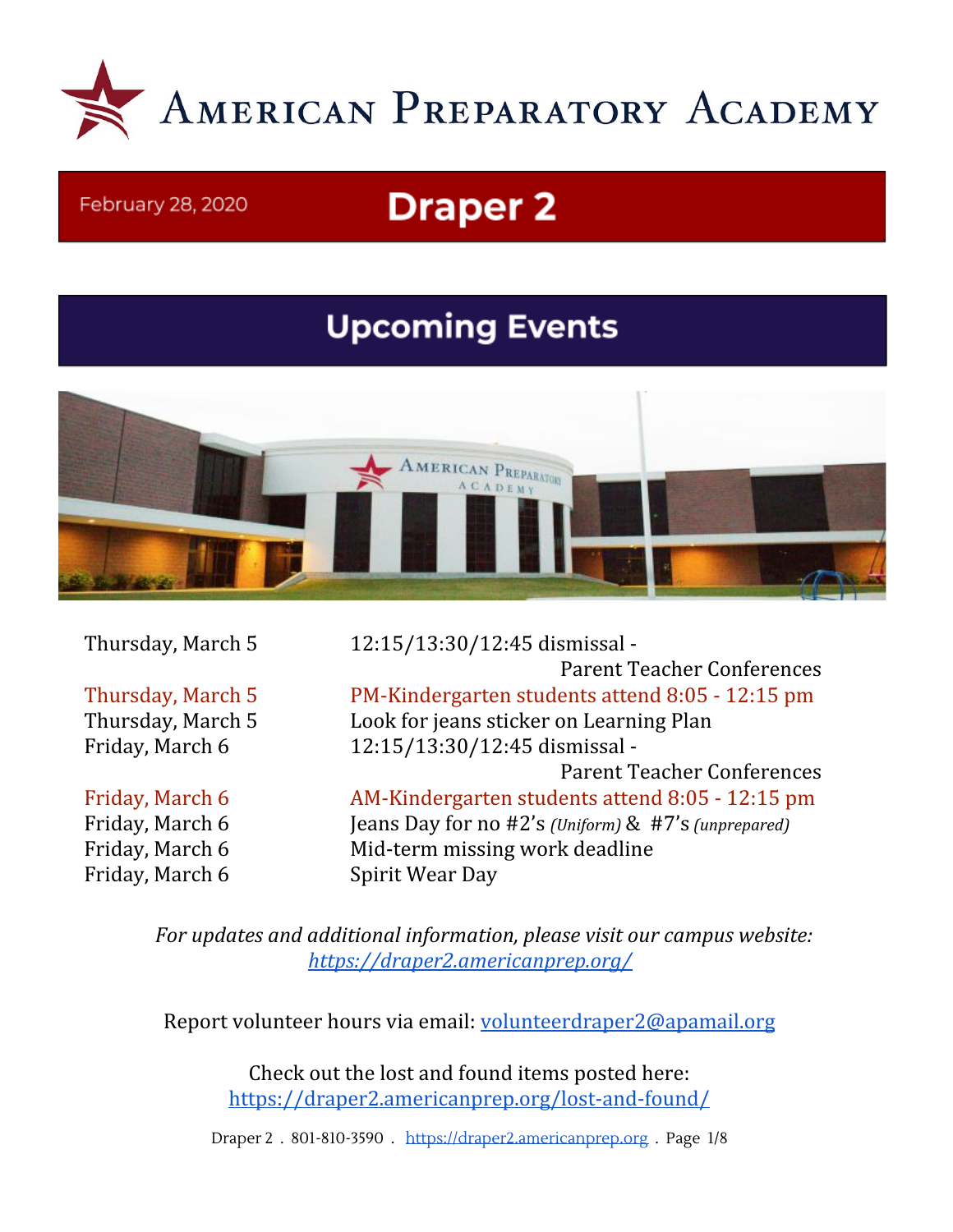

## **February Builders Theme - I am a builder when I befriend others.**

Have you ever read the book "Wonder" by R.J. Palacio? If not, you might consider doing so - it is wonderful! :-) In it, the main character, Auggie, was born with a very rare birth defect that left his face looking different from other people. As a result, all his life, he was either ignored or worse, teased. It wasn't surprising, then, when this also happened to him at his new school. One day, while Auggie was feeling particularly lonely, a kind girl decided to take a stand and become a true friend to him. Her name was Summer Dawson. By caring more about the kind of person Auggie was, instead of the way he looked, Summer showed kindness, and also gained a best friend. I hope we can all be like Summer and find someone to befriend, regardless of our differences!

## **Academic Update - Lindsay Campbell**

## *School Olympics*

During Term 4 our elementary students participate in the APA Olympics. The students are judged in their homerooms in these categories: Choral Responding, Class Lines, Lunch Behavior, Participation, Learning Positions, Attendance, and Cleanliness. Each category is judged out of 10 points and the students are given scores weekly. At our weekly assemblies the top 3 winners in each category will be displayed. This is a fun event to motivate our students as we are getting close to the end of the school year!

Encourage your students to GO FOR THE GOLD!

### *Important Announcement - End of Year Testing*

End of year assessments are upon us! Students at American Prep are assessed throughout the year in both homeroom classes and achievement-leveled groups. At the end of the year, two kinds of assessments are given: assessments that are required by the state of Utah and assessments that are required by American Prep to make sure that students have reached the academic levels needed for promotion to the next grade.

State Required Tests - The state of Utah requires students grades 3-6 to take the RISE test. These are computer adaptive tests that are based on the common core standards that Utah has adopted. Students will be tested in Math, Language Arts, and Science; 5th grade students will also take a writing test. These tests are given to students in grades 3-6 from **April 13 th– May 15 th .** Please make sure your students are in attendance these days.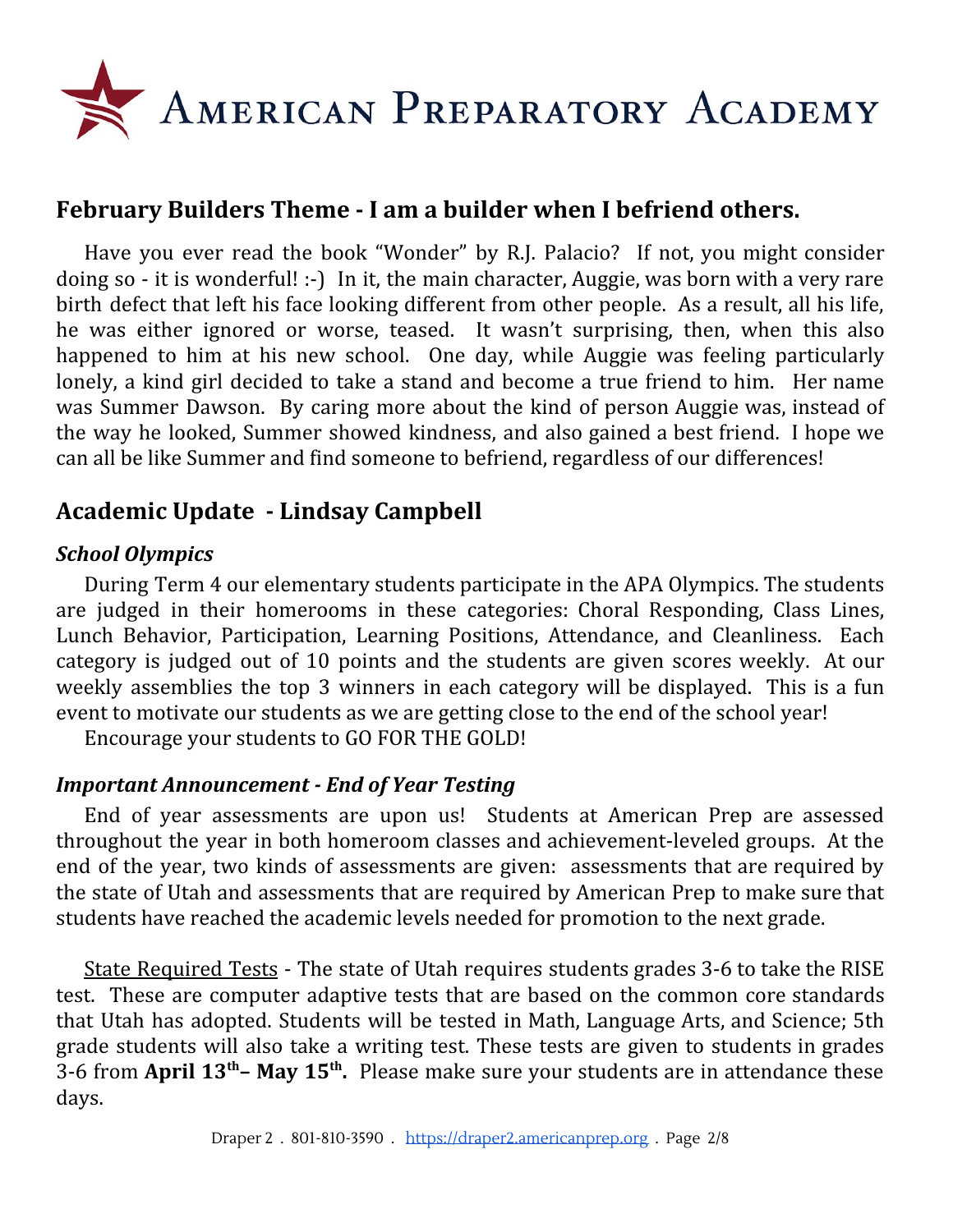

School Required Tests - All American Preparatory Academy students grades 1-6 will also take the Core Knowledge Tests. These are paper based tests on curriculum that students learned throughout the year. Students will be tested in History, Science, Language Arts, and Math. To study for these tests, have your students review their "What Every \_\_\_\_ Grader Needs to Know" book. These tests will be taken from **May 4th - May 22nd**. The Core Knowledge Test results are NOT reported to any outside source and are only used to ensure our teachers taught their required curriculum to mastery.

If time off from school must be taken after April 13 please talk to your students' teachers about exact times and dates that the tests will be administered and what the plan will be to get these tests made up. **No absences during this time will be approved by administration.**

Please make sure your students get enough sleep each night and that they get a good breakfast each morning during these important weeks. These are a few things you can do at home to help your students be successful.

## **Upcoming Event Details**

### *Early Dismissal days - March 5th and 6th*

School will dismiss at 12:15 pm - Yellow and APA Bus ; 12:30 pm - Blue; and 12:45 pm - Red and Daycare Buses. Please make arrangements for your students to be picked up early on these days.

Kindergarten students will attend for the entire time listed above.

- PM Kindergarten attends Thursday, March 5th follow the schedule listed above
- AM Kindergarten attends Friday, March 6th Students with no siblings will be released at 11:50; all others follow the schedule above. Please confirm with your teacher if your student will ride an APA or Daycare bus.

### *Parent Teacher Conferences - March 5th and 6th*

Please watch for a sign-up genius link in your email inbox to sign up for your Parent Teacher Conference with your student's teacher(s). These conferences are mandatory and part of our goal to work as a team for your student(s). The teachers really enjoy talking to you about your student and their accomplishments, as well as their goals!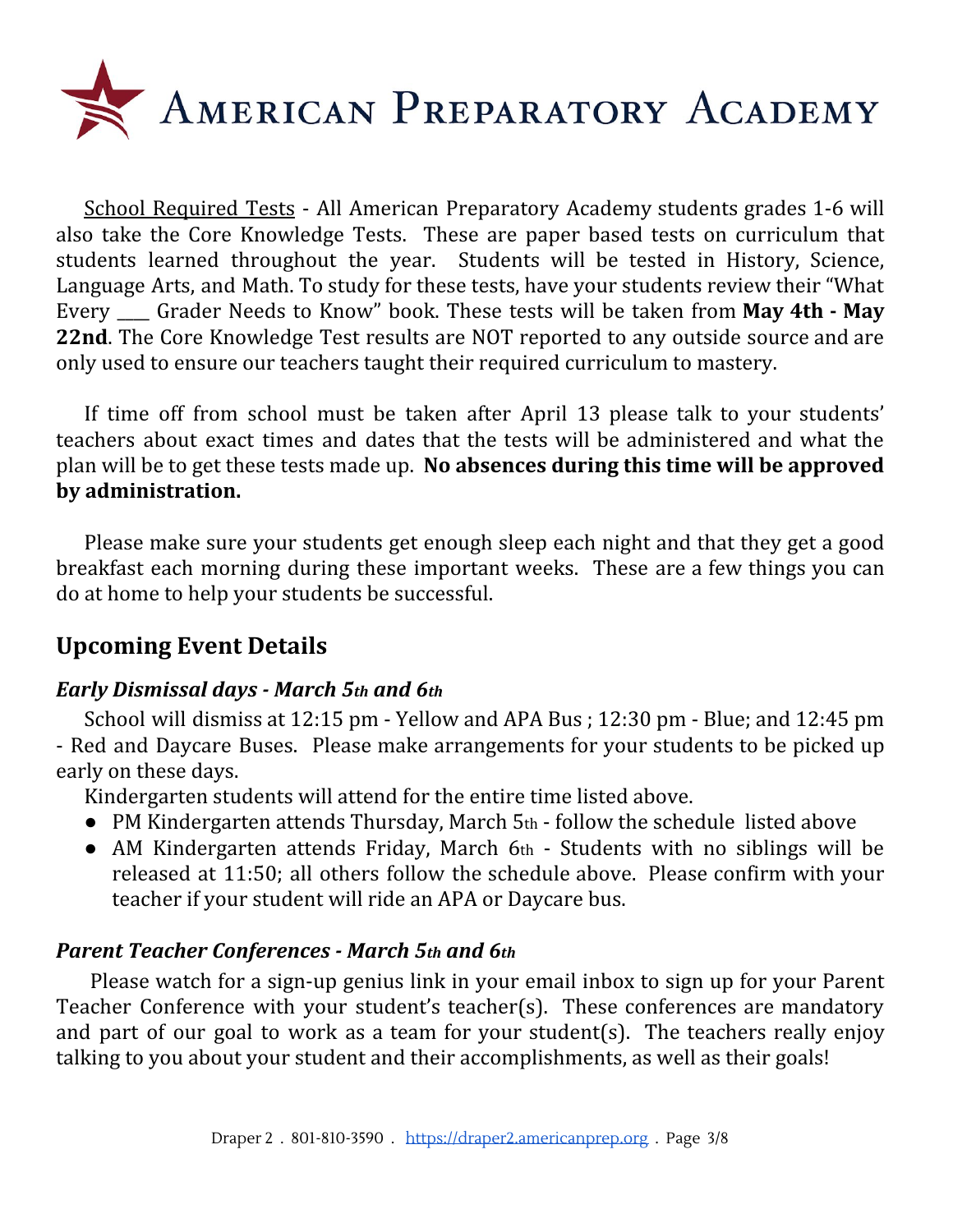

## **From the Administrative Office**

## *No More Boots!!*

Boots are NO longer allowed for girls. Boots can be worn to school but will need to be changed for regular school shoes once Students arrive.

## *Re-enrollment Meetings for K-5th Grade Students*

It's time to register your students to attend American Prep next year! We invite all our families to reconnect, recommitt, and re-enroll!

Please mark your calendars for one of the following dates. All meetings are held at Draper 2 in the Multipurpose room, unless noted below.

- **Saturday, March 14 - 10:00 am**
	- Draper 3 campus Choir Rm
	- D3 has a meeting at 9 am
	- $\circ$  This meeting is convenient for those with students at both campuses
- **Monday, March 16 - 2:15 pm**
- **Tuesday, March 17 - 2:15 pm**
- **Tuesday, March 17 - 6:00 pm**
	- $\circ$  There is a D3 meeting at the same time, this is for D2-only families
- **Wednesday, March 18 - 12:15pm**
	- **○** D2 Multipurpose Room
	- **○** D3 has a meeting at 1:00 pm
	- **○** This meeting is convenient for those with students at both campuses
- **Thursday, March 19 - 8:30 am**
- **Monday, March 23 - 2:15 pm**
- **Monday, March 23 - 6:30 pm**
- **Tuesday, March 24 - 6:30 pm**
- **Thursday, March 26 - 8:30 am**

## *Re-enrollment Meetings - 6***th** *Grade*

It's time for 6**th** grade students to enroll for 7**th** grade next year! Draper 3 is hosting their re-enrollment meetings on the following dates and times:

- Monday, March 9, 2020 at 7 PM in the D3 Multipurpose room
- Tuesday, March 10, 2020 at 8 AM in the D3 Multipurpose room
- Saturday, March 14, 2020 at 9 AM in the D3 Multipurpose room
- Tuesday, March 17, 2020 at 6 PM in the D3 Multipurpose room
- Wednesday, March 18, 2020 at 8 AM in the D3 Multipurpose room
- Wednesday, March 18, 2020 at 1 PM in the D3 Multipurpose room

At least one parent must attend a meeting and complete the registration form to ensure a seat at Draper 3 next year.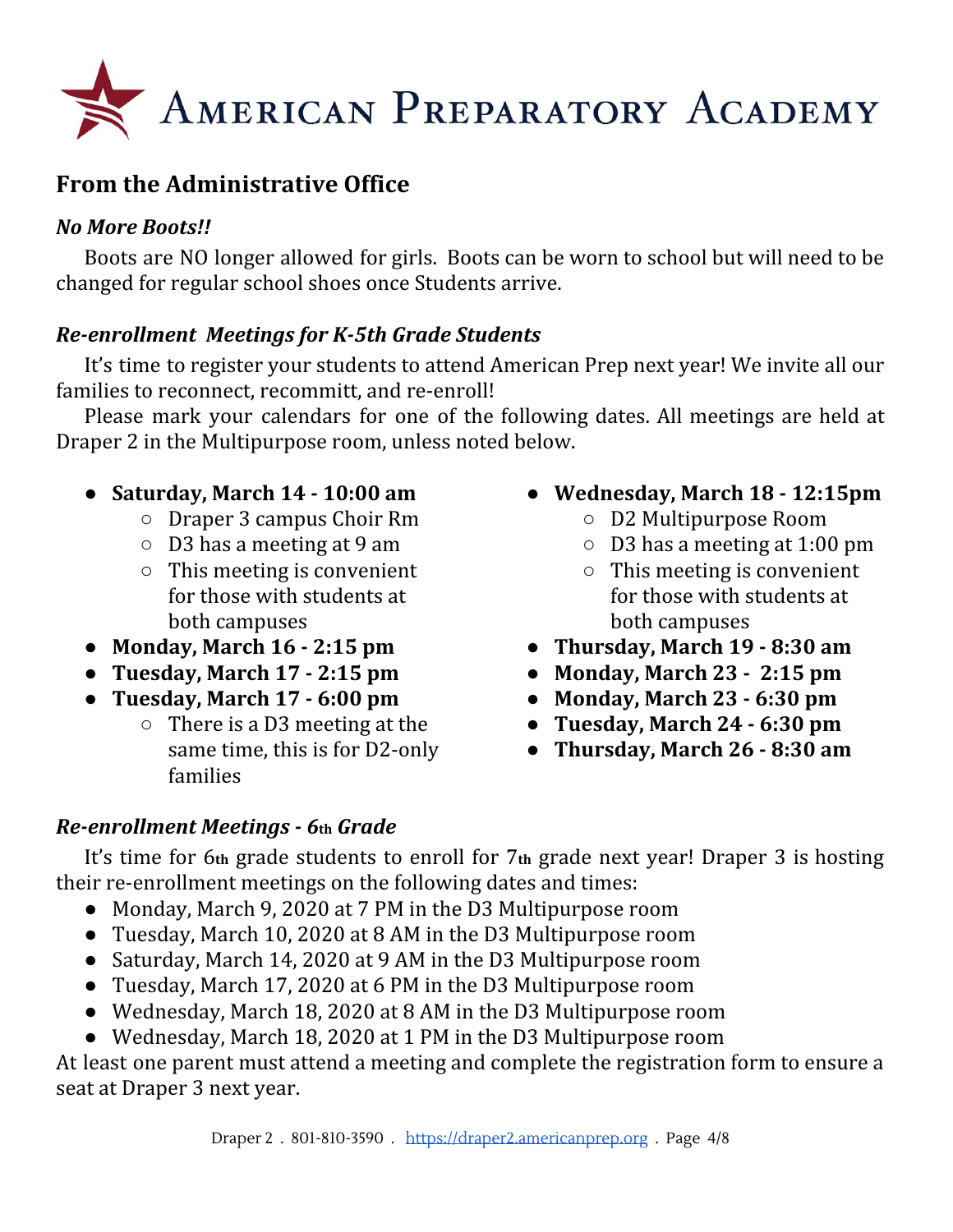

### *School Lunch Update*

You can now order lunch until the end of the year! Please contact your school lunch workers if you need assistance - Mrs. Kim [ekim@apamail.org](mailto:ekim@apamail.org) and Mrs. Marcotte [lmarcotte@apamail.org.](mailto:lmarcotte@apamail.org) Link to order - <https://apalunch.h1.hotlunchonline.net/>

## **All About Activities**

#### *Chess Team*

Congratulations to the following students who are members of our chess team. They took part in a chess tournament over the break and placed 5th! The beautiful trophy is in our lobby. Srinath Ramakrishnan (4th), Arka Pramanik (4th), Rajat Badiger (3rd), and Vyasaraj Singeetham (2nd).

#### *MathCounts Team*

Our Draper MathCounts team will be going to State on March 7th! Wilson St. Martin, 6th grade - Mrs. Burkholder's class, is a member of our team! Congratulations MathCounts team and Wilson!!

#### *Ballroom Dance*

**5 th and 6 th Grade Students** - Come explore Ballroom Dance! We'll jive to the swing, we'll sway to the waltz, and we'll show off your hard work with an exciting routine as guest performers in the Ballroom Dance Company's end-of-year concert! (All boys who sign up will receive a king-size candy bar the first day of class!)

**Parents** - help your student develop coordination and rhythm, while also learning respect for others, focus, teamwork, and social confidence.

The clinic will run for 8 weeks: **Mondays from 3:30-4:15 pm in the D2 cafeteria,** beginning Mar. 9<sup>th</sup> to May 4<sup>th</sup> (no class Apr. 6<sup>th</sup>), with performances on May 8<sup>th</sup> and 9<sup>th</sup>. The \$70 fee includes 8 lessons and the costume rental for the shows. Pick up a flyer from the front office for more registration details.

#### *Club Registrations*

We have created a website page for all our club registrations. <https://draper2.americanprep.org/activities/>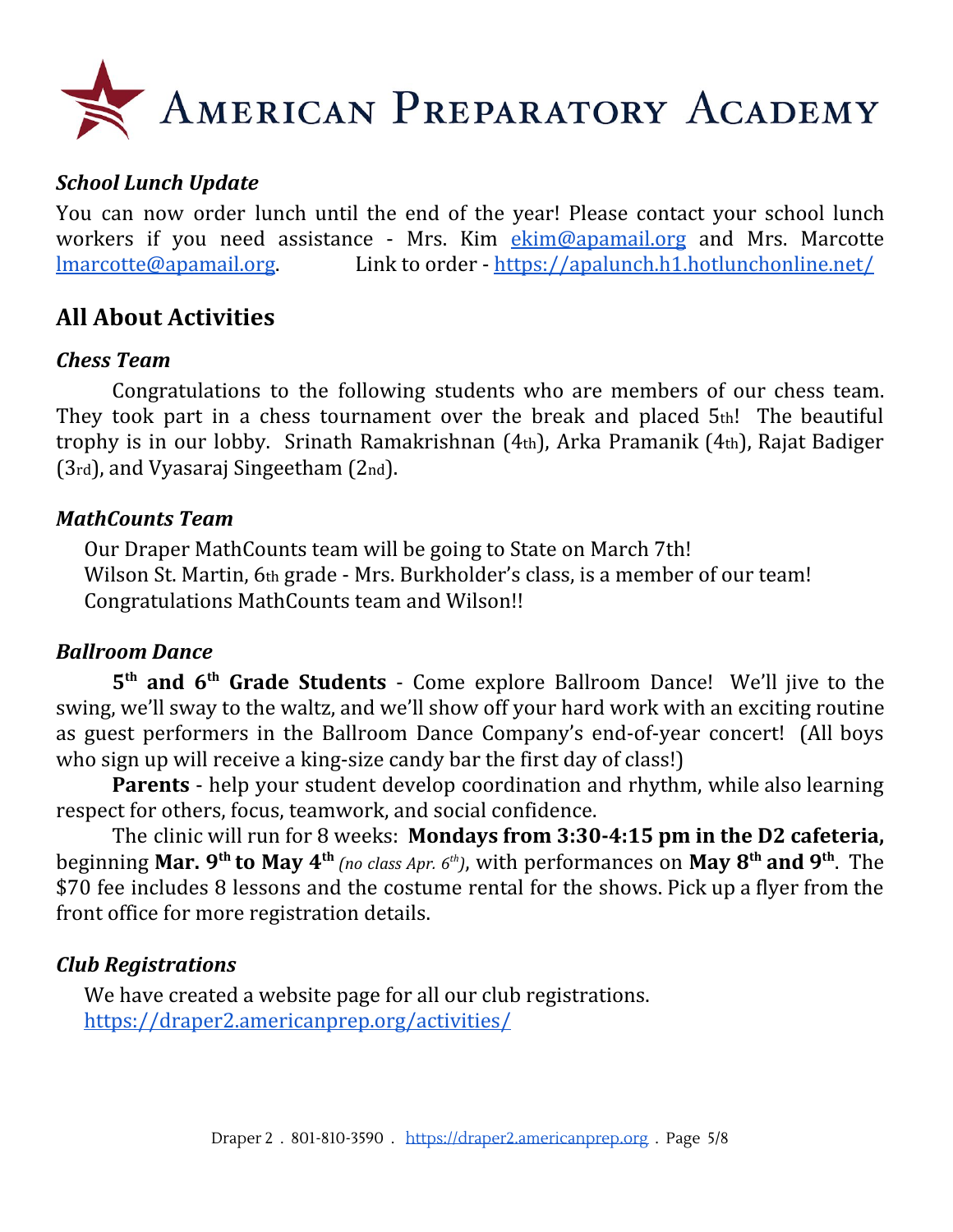

## *Yoga Club*

We still have some interest in hosting a Yoga Club on Wednesday afternoons. We need a parent volunteer who is experienced in yoga. If you are available and interested, please email Mrs. Peery [\(epeery@apamail.org](mailto:epeery@apamail.org))

## *FUN RUN 2020: Friday, May 15***th** *- Jill Welch*

Mark your calendars!

Friday, May 15<sup>th</sup> will be another epic and exciting Fun Run event!

We need a few more volunteers to complete our Fun Run Corporate Team. These volunteers will help with:

Sponsorships - Oversee sponsor activity *(solicit old and new sponsors, coordinate sponsorship recognition)*

Hero Week - Work with our hero week team a few hours a day *(4/27/2020 - 5/1/2020)* to help recognize and reward students.

Many hands make light(er) work. Can you lend a hand? If so, email [jwelch@apamail.org](mailto:jwelch@apamail.org)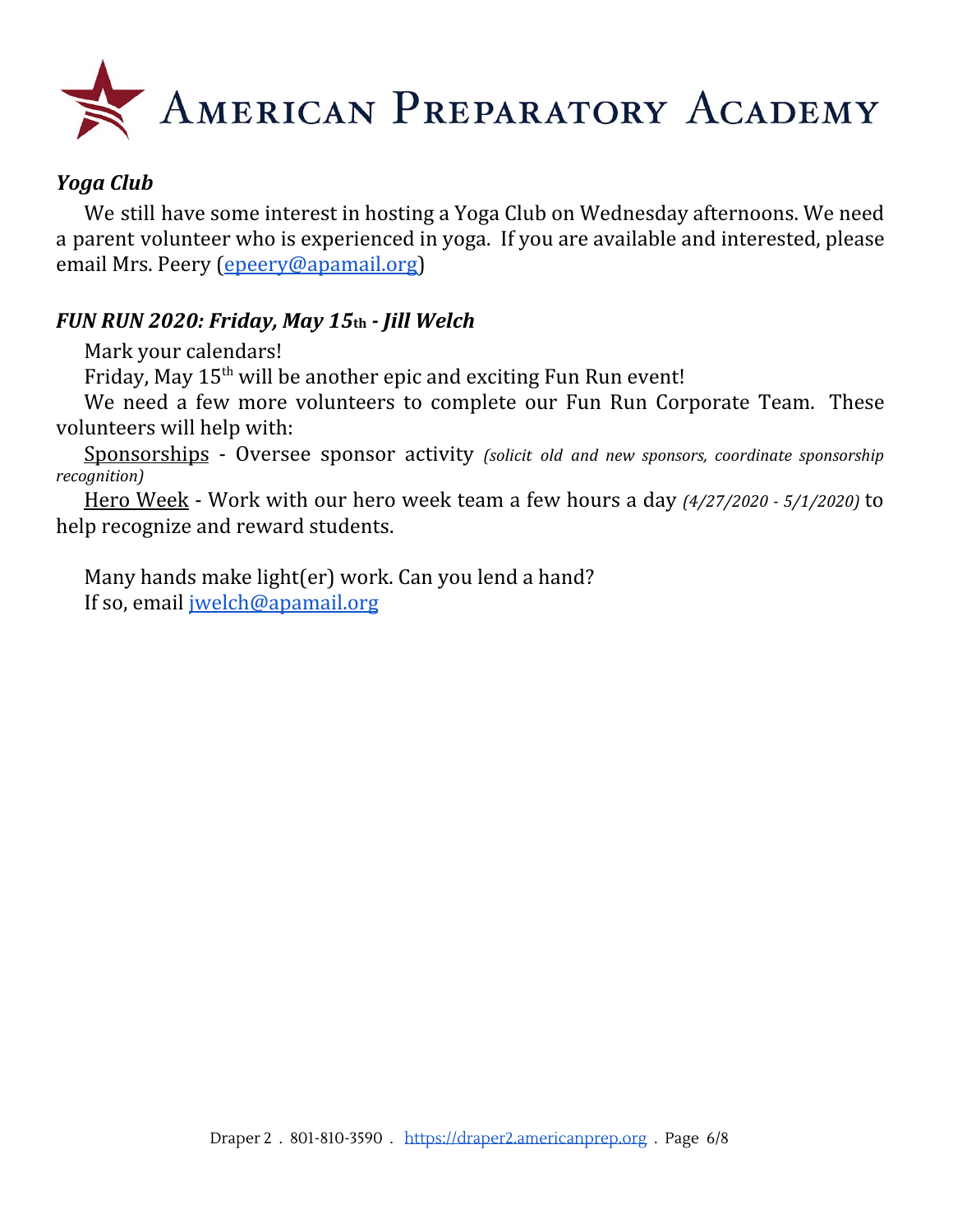

## **Character Development Corner - Mandy Brown**

Befriending Others is an important life skill! Ask your child about our hero of the month, "Summer Dawson" from the book "Wonder" by R.J. Palacio and how she chose to be a true friend.

### Upcoming Events

White Ribbon Week will be held March 23rd-27th *(SIGN UP for this event will be in next week's newsletter)* 5th Grade Galaxy Quest will be WEDNESDAY April 1st <https://www.signupgenius.com/go/10c0444afae29abfc1-beach2> 6th Grade Galaxy Quest will be THURSDAY April 2nd <https://www.signupgenius.com/go/10c0444afae29abfc1-beach3>

## **Family School Organization (FSO) - Nicole Harman**

Staff Appreciation week was a huge success and we could not have done it without the support of so many of you. Thank you to **Kathy Larabee** and **Whitney Kinder** for helping in the planning and execution of the many activities that went on during the week. Thank you to the many parents who spent hours decorating doors for the staff. The school looked amazing! Thank you, also, to all those who donated food and other items throughout the week. Your generosity was felt and truly appreciated!

Thank you to **Zoie Farmer** and **Gurleen Kaur** for your work on the spelling bee and CONGRATULATIONS to the winners!

Parent Teacher Conferences are coming up next week and we need your help to provide lunch for the staff Thursday, the 5th and Friday, the 6th. Please follow the links below to see how you can help. Thank you so much, the staff greatly appreciate these meals and we appreciate your support and generosity!

<https://www.signupgenius.com/go/8050844A8AC22A7FD0-march>

<https://www.signupgenius.com/go/8050844A8AC22A7FD0-march1>